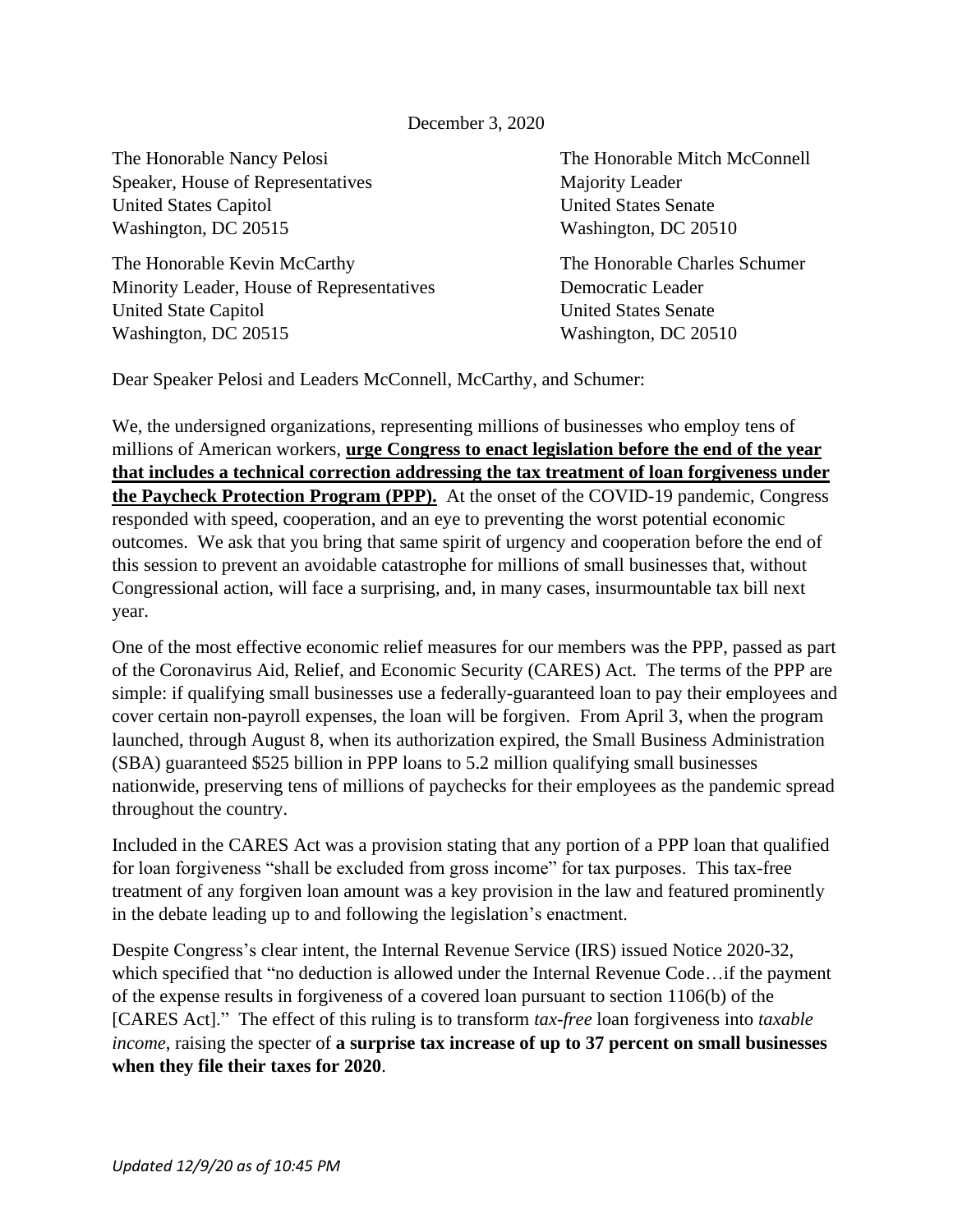Additionally, the IRS recently issued Revenue Ruling 2020-27, stating that expenses funded through a PPP loan are not deductible for 2020 if "the taxpayer *reasonably expects to receive forgiveness of the covered loan* on the basis of the expenses it paid or accrued during the covered period, *even if the taxpayer has not submitted an application for forgiveness of the covered loan by the end of such taxable year*" [emphasis added].

Since the IRS issued Notice 2020-32, Congress has signaled that it intends to reverse the ruling. The Democratic and Republican Chairs of the House Ways and Means and Senate Finance Committees issued public statements saying that the IRS Notice, and, more recently, the IRS Revenue Ruling, is flawed and contrary to Congressional intent. In addition, a provision to overturn Notice 2020-32 was included in the Health and Economic Recovery Omnibus Emergency Solutions (HEROES) Act that passed the House of Representatives in May.

The most recent IRS Revenue Ruling creates a renewed sense of urgency for Congress to address this pivotal issue before the end of the year. Allowing the IRS position to remain unchallenged will result in a significant tax increase on small business owners already suffering from the effects of COVID-19 shutdowns. This tax will hit small business owners *after* their PPP loan has already been spent, and just as many states are re-imposing mandatory closures of thousands of businesses in the face of spiking numbers of COVID-19 cases.

Many PPP loan recipients retained employees on their payrolls, even when there was little to no work to perform, in compliance with the intent of the program to keep people employed and off the unemployment rolls. The IRS changed the rules after businesses took out PPP loans, and business owners are now being asked to pay what amounts to a surtax on their workforce. Without Congressional action, businesses will face an unexpected tax bill when they file their taxes for 2020, as they continue to struggle with government mandated shutdowns or slowdowns. Many of those businesses will close and never re-open. This senseless tax policy stands both the letter and spirit of the PPP on its head.

For all these reasons, the undersigned business organizations urge you to act before the end of 2020 on this important matter.

Sincerely,

# **National Trade Associations**

Associated General Contractors of America Air Conditioning Contractors of America (ACCA) AMAC Action Ambulatory Surgery Center Association AMCOT America's SBDC American Academy of Dermatology Association American Academy of Family Physicians American Academy of Pediatric Dentistry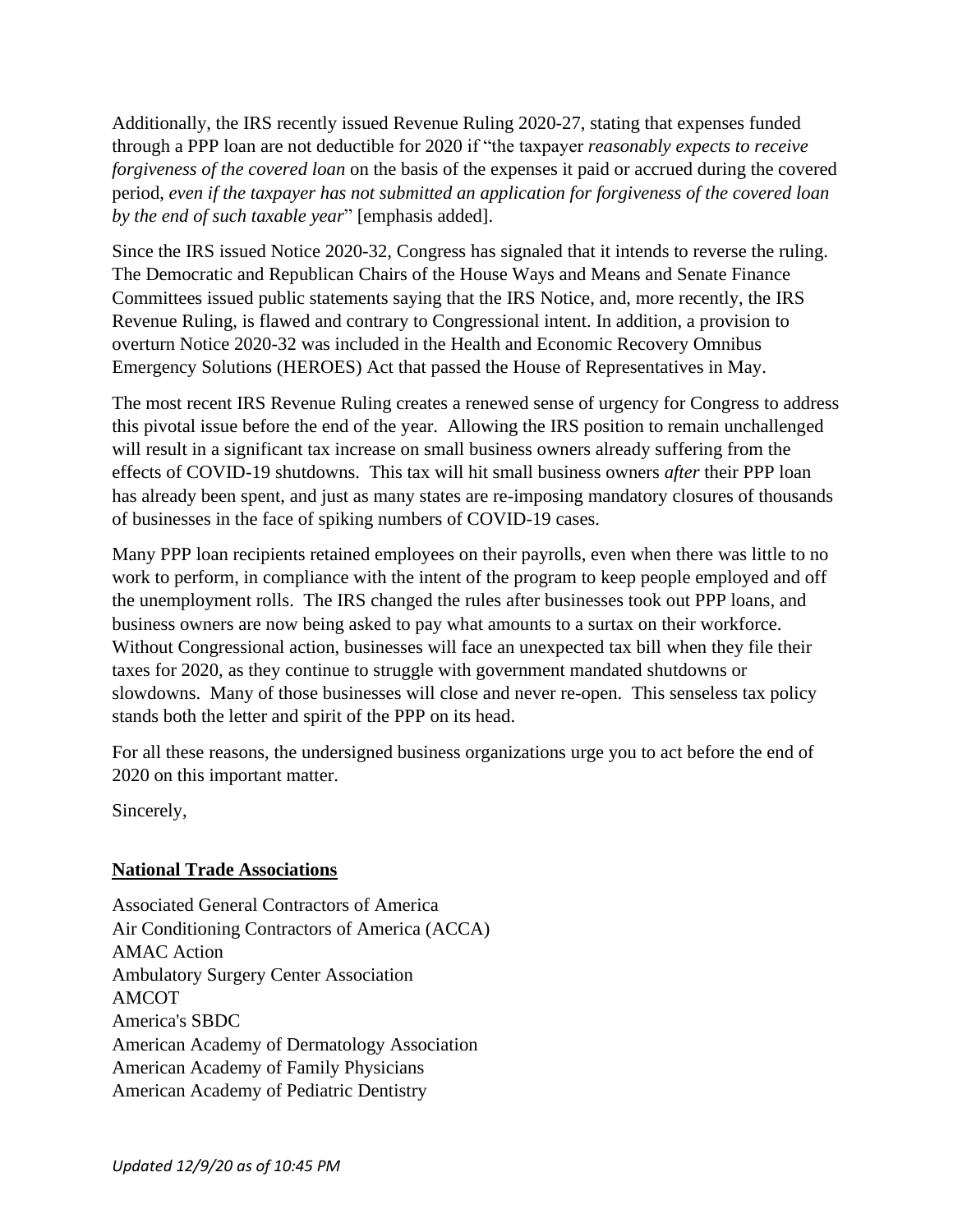American Academy of Podiatric Practice Management American Apparel & Footwear Association (AAFA) American Association Of Advertising Agencies American Association of Orthopaedic Surgeons American Association of Neurological Surgeons American Bakers Association American Chiropractic Association American College of Gastroenterology American College of Osteopathic Family Physicians American Cotton Producers American Cotton Shippers Association American Council of Engineering Companies American Council of Independent Laboratories American Dental Association American Down and Feather Council American Farm Bureau Federation American Feed Industry Association American Horse Council American Institute of Architects (AIA) American Institute of CPAs American International Automobile Dealers Association American Lighting Association American Mold Builders Association American National CattleWomen, Inc. American Olive Oil Producers Association American Optometric Association American Pet Products Association American Physical Therapy Association American Podiatric Medical Association American Road & Transportation Builders Association American Seed Trade Association American Sheep Industry American Society for Radiation Oncology American Society for Surgery of the Hand American Society of Plastic Surgeons American Society of Travel Advisors American Soybean Association American Subcontractors Association American Supply Association American Veterinary Medical Association AmericanHort Asian American Hotel Owners Association Associated Builders and Contractors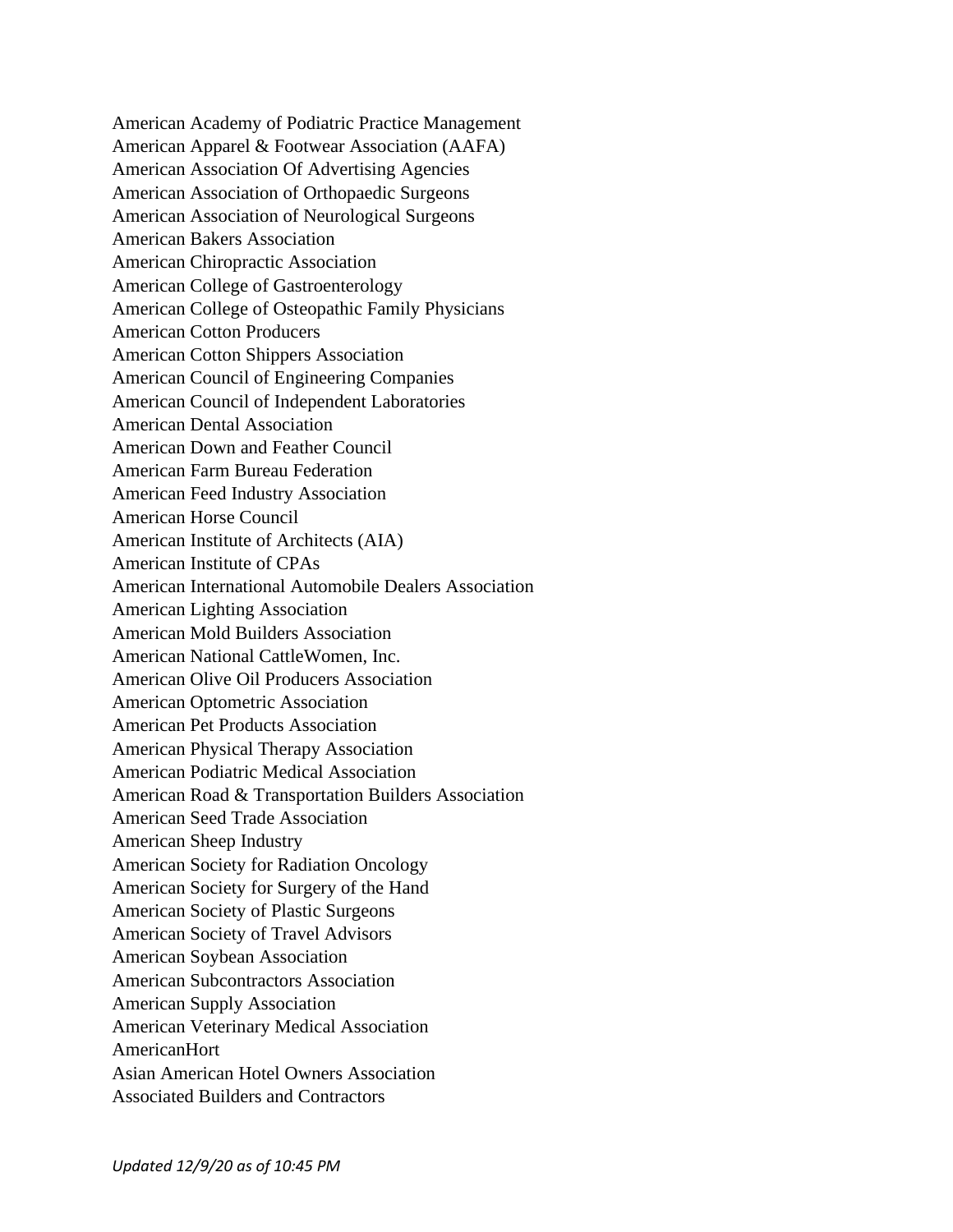Associated Equipment Distributors Association of Equipment Manufacturers Association of Fund-Raising Distributors and Suppliers Association of Marina Industries Association of the Wall and Ceiling Industry Atlantic Intracoastal Waterway Association Auto Care Association Brewers Association Building Service Contractors Association International Business Solutions Association CCIM Institute Cellulose Insulation Manufacturers Association Certified American Grown Chemical Fabrics and Film Association Coalition of Franchisee Associations Congress of Neurological Surgeons Convenience Distribution Association Cotton Growers Warehouse Association Cottonseed and Feed Association Council of Fashion Designers of America (CFDA) Customized Logistics and Delivery Association Distilled Spirits Council of the United States EPS Industry Alliance Family Business Coalition Farm Credit Council FCA International FEUSA Financial Executives International Fire Suppression Systems Association (FSSA) FPDA - Motion & Control Network GAWDA Glass Packaging Institute (GPI) Global Business Travel Association Global Cold Chain Alliance Greeting Card Association Heating, Air-conditioning, & Refrigeration Distributors International Independent Bakers Association Independent Community Bankers of America Independent Electrical Contractors Independent Insurance Agents and Brokers of America Independent Office Products & Furniture Dealers Association Independent Professional Seed Association Industrial Fasteners Institute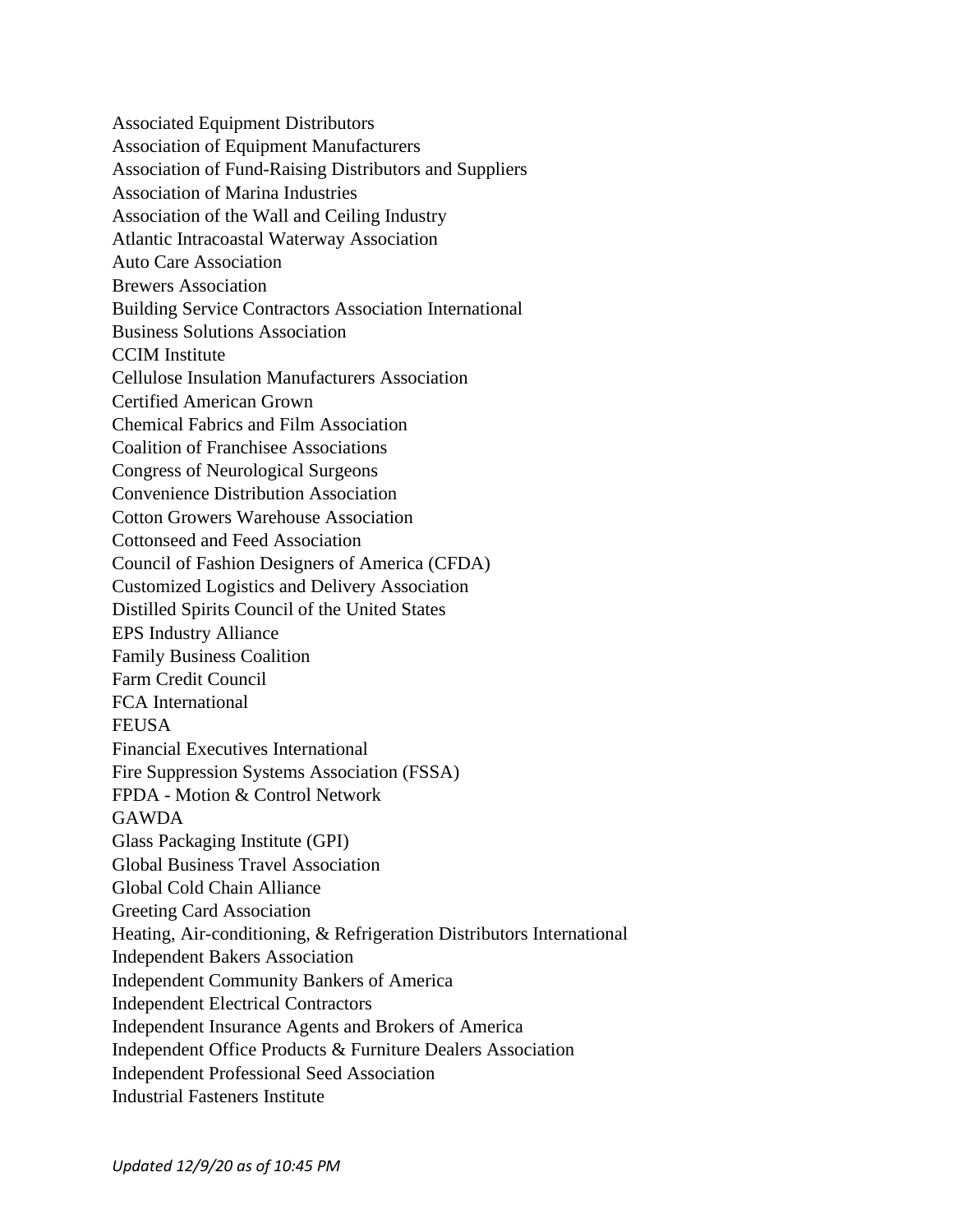Institute of Real Estate Management Institute of Scrap Recycling Industries, Inc. International Association of Movers (IAM) International Association of Plastics Distribution International Caterers Association International Council of Shopping Centers International Dairy Foods Association International Door Association International Engraved Graphics Association International Flight Services Association International Foodservice Distributors Association International Franchise Association International Housewares Association International Warehouse Logistics Association ISD - International Sealing Distribution Association Job Creators Network Juice Products Association Manufactured Housing Institute Manufacturer & Business Association Marine Retailers Association of the Americas Mechanical Contractors Association of America Material Handling Equipment Distributors Association Metals Service Center Institute NACS NAMM - National Association of Music Merchants National All-Jersey National Apartment Association National Association for the Self-Employed National Association of Chain Drug Stores National Association of Electrical Distributors ("NAED") National Association of Flour Distributors National Association of Landscape Professionals National Association of Manufacturers National Association of Professional Insurance Agents NATIONAL ASSOCIATION OF REALTORS® National Association of Social Workers National Association of Theatre Owners National Association of Wheat Growers National Association of Wholesaler-Distributors National Association of Women Business Owners National Automatic Merchandising Association (NAMA) National Automobile Dealers Association National Beer Wholesalers Association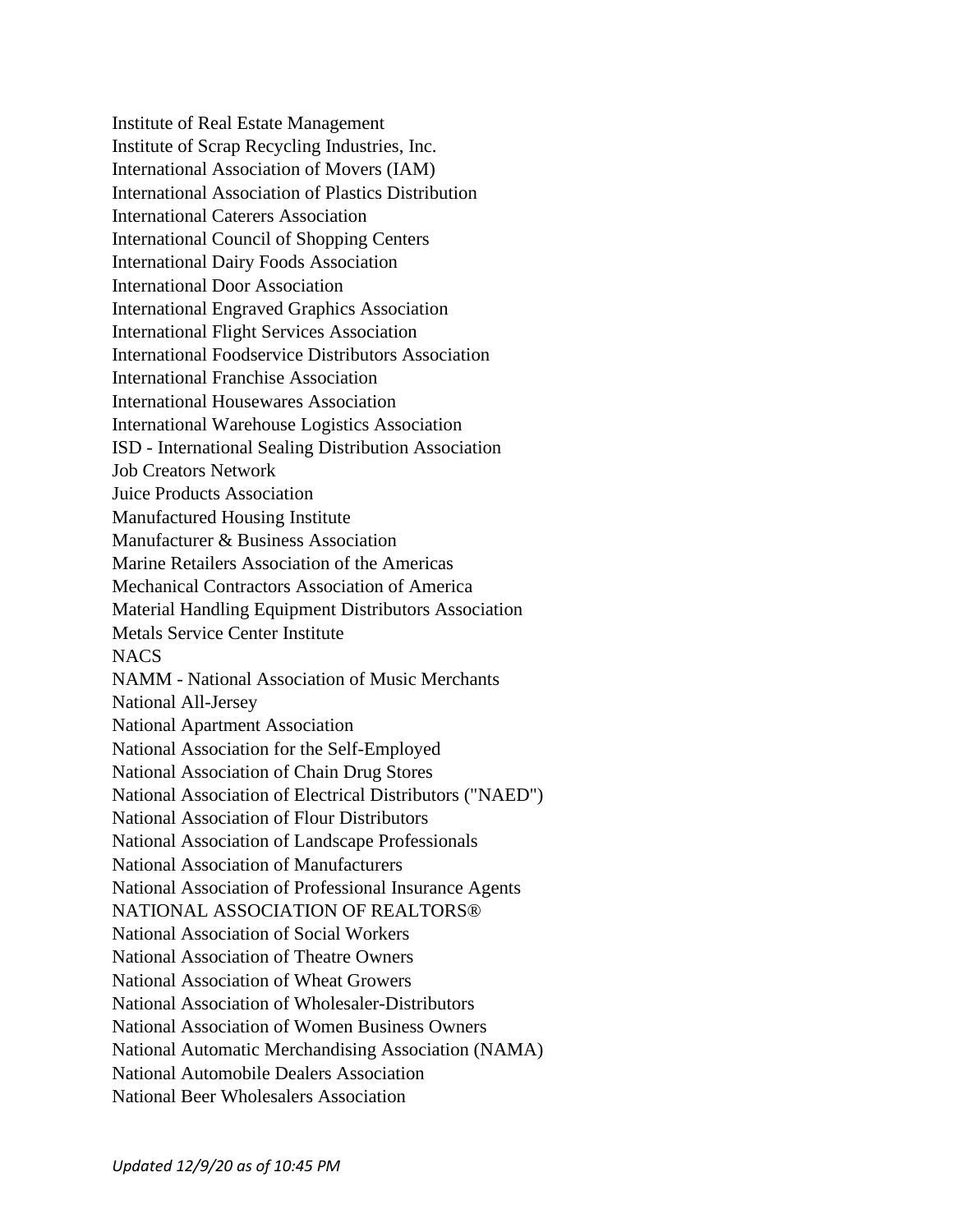National Candle Association National Cattlemen's Beef Association National Community Pharmacists Association National Confectioners Association National Cotton Council National Cotton Ginners Association National Cottonseed Products Association National Council of Agricultural Employers National Council of Chain Restaurants National Council of Farmer Cooperatives National Council of Textile Organizations National Demolition Association National Electrical Contractors Association National Electrical Manufacturers Representative Association (NEMRA) National Franchisee Association National Funeral Directors Association National Limousine Association National Lumber and Building Material Dealers Association National Marine Distributors Association National Marine Manufacturers Association National Mining Association National Multifamily Housing Council National Newspaper Association National Office Products Alliance National Onion Association National Pasta Association National Peach Council National Pecan Shellers Association National Potato Council National Propane Gas Association National Ready Mixed Concrete Association National Retail Federation National Roofing Contractors Association National RV Dealers Assoc (RVDA) National Small Business Association National Stone, Sand, and Gravel Association National Tooling and Machining Association National Waste & Recycling Association National Watermelon Association NCBFAA News Media Alliance NFIB North American Association of Food Equipment Manufacturers (NAFEM)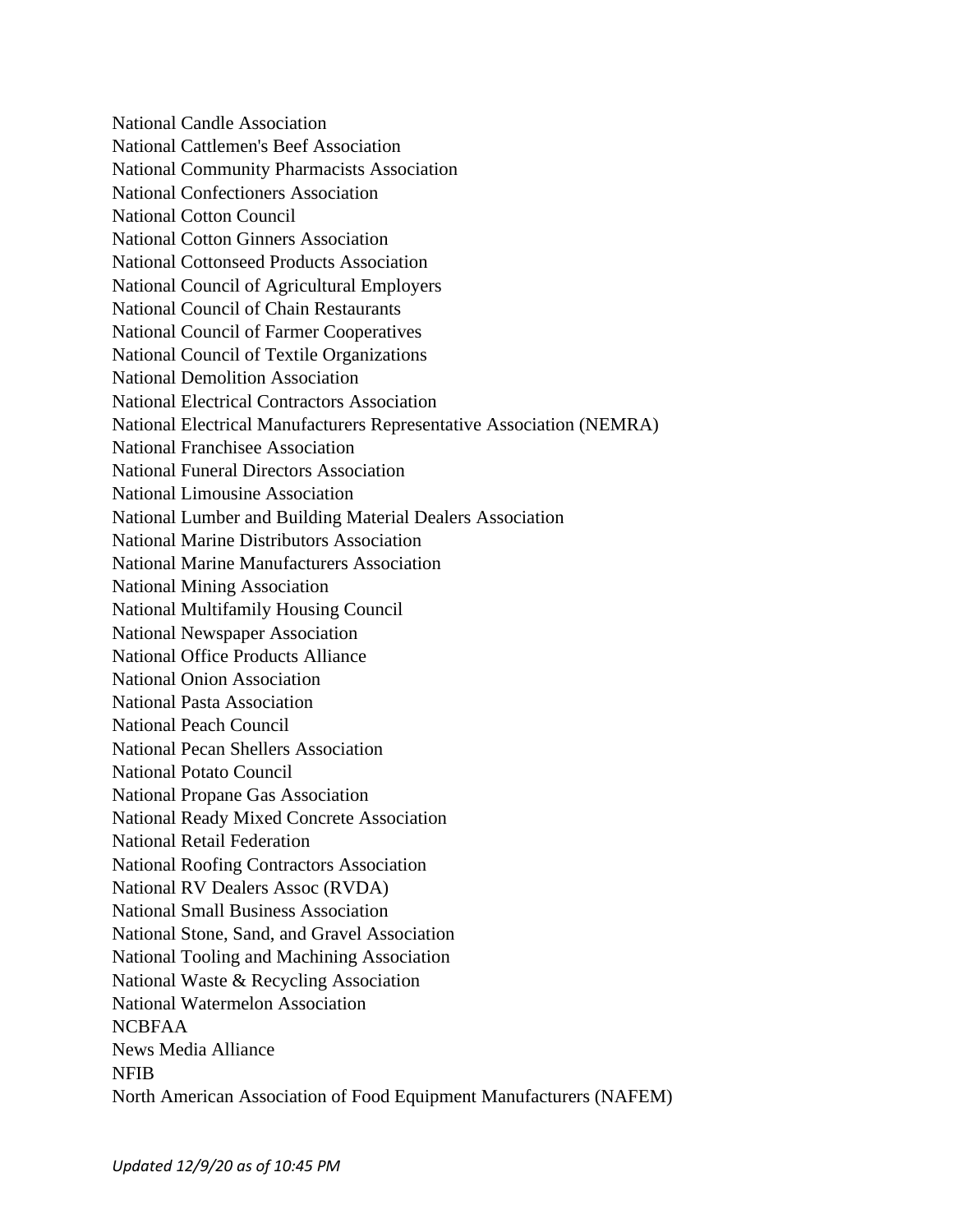North American Die Casting Association NTCA-The Rural Broadband Association Office Furniture Dealers Alliance Out of Home Advertising Association of America Outdoor Power Equipment and Engine Service Association Parity for Mainstreet Employers Pet Industry Distributors Association Petroleum Equipment Institute (PEI) PFAC Plumbing-Heating-Cooling Contractors—National Association Portland Cement Association Precision Machined Products Association Precision Metalforming Association Pressure Sensitive Tape Council PRINTING United Alliance Professional Beauty Association Professional Electrical Apparatus Reconditioning League REALTORS® Land Institute Retail Bakers of America Retail Packaging Association (RPA) ROA Roof Coatings Manufacturers Association S Corporation Association Secondary Materials and Recycled Textiles Assoc. SHDA - Security Hardware Distributors Association Small Business & Entrepreneurship Council Small Business Roundtable Society of American Florists Society of Industrial and Office REALTORS® South East Dairy Farmers Association Southeastern Lumber Manufacturers Association (SLMA) Spray Polyurethane Foam Alliance SPRI, Inc. Structural Insulated Panel Association The Airforwarders Association The Association for Dressings and Sauces The Association for Hose & Accessories Distribution (NAHAD) The Design-Build Institute of America The Hardwood Federation The Sheet Metal and Air Conditioning Contractors National Association (SMACNA) The Society for Maintenance and Reliability Professionals The Surety & Fidelity Association of America The Transportation Alliance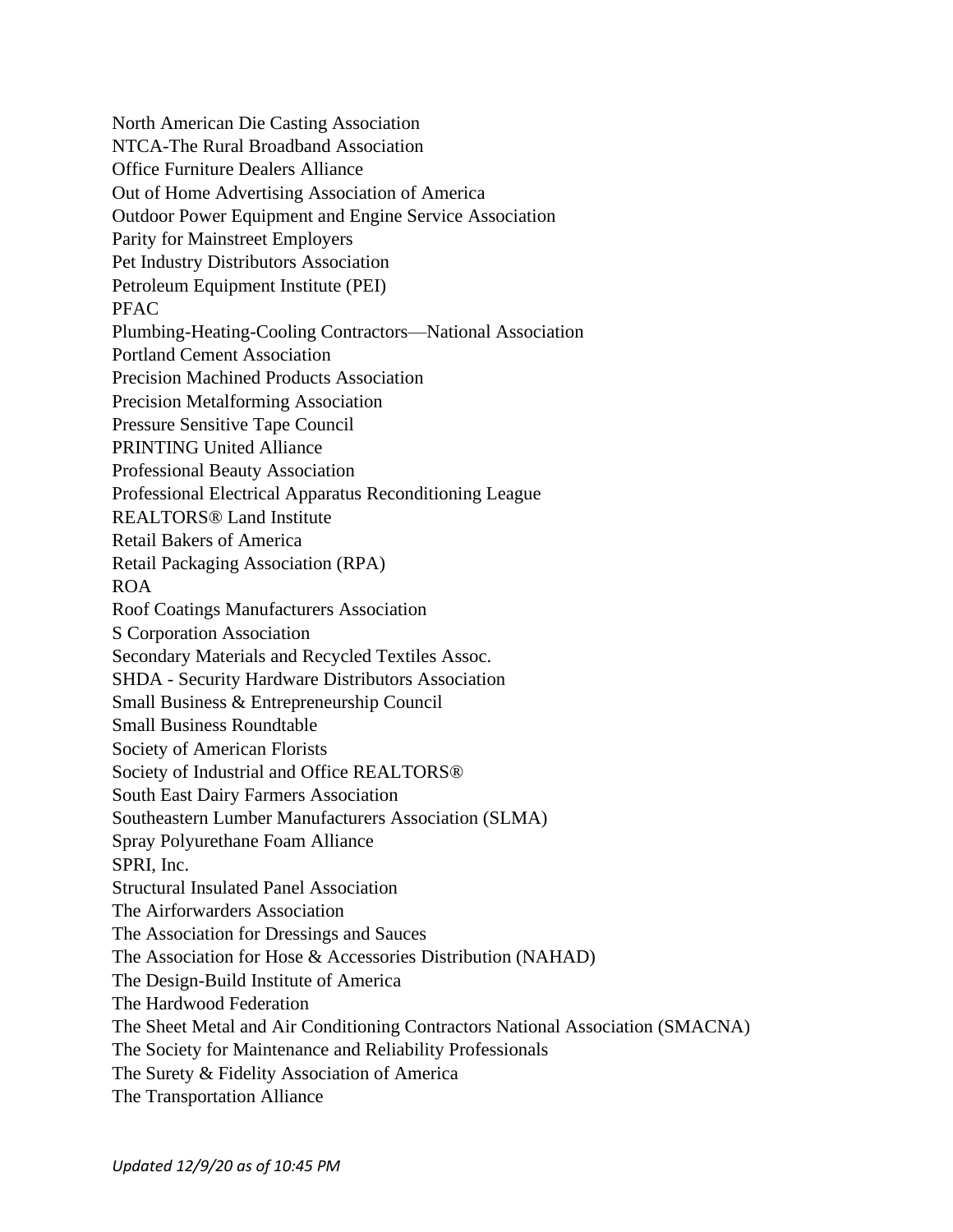The Vinegar Institute The Wholesale Florist and Florist Supplier Association (WF&FSA) Tile Roofing Industry Alliance Tire Industry Association Truck Renting and Leasing Association U.S. Apple Association U.S. Chamber of Commerce U.S. Superyacht Association United Fresh Produce Association United Veterinary Services Assoc. US Rice Producers Association USA Farmers Western Equipment Dealers Association Western Growers Wine & Spirits Wholesalers of America Wine Institute WineAmerica Winegrape Growers of America Wireless Internet Services Providers Association (WISPA)

## **Regional/State/Local Affiliates**

#### **Regional**

Atlantic Coast Chapter NECA, Inc. Boston, New Hampshire, Maine Chapter of National Electrical Contractors Association Northeast Dairy Farmers Cooperatives NW Line Constructors Chapter NECA Printing Industry Association of the South Pacific Seed Association Pacific Printing Industries Association (PPI) Printing Industry Midwest SMACNA Mid-Atlantic Chapter Southern Nursery Association, Inc. Western Agricultural Processors Association

# **Alabama**

Alabama AGC Alabama Nursery & Landscape Association Alabama Propane Gas Association Alabama Restaurant & Hospitality Alliance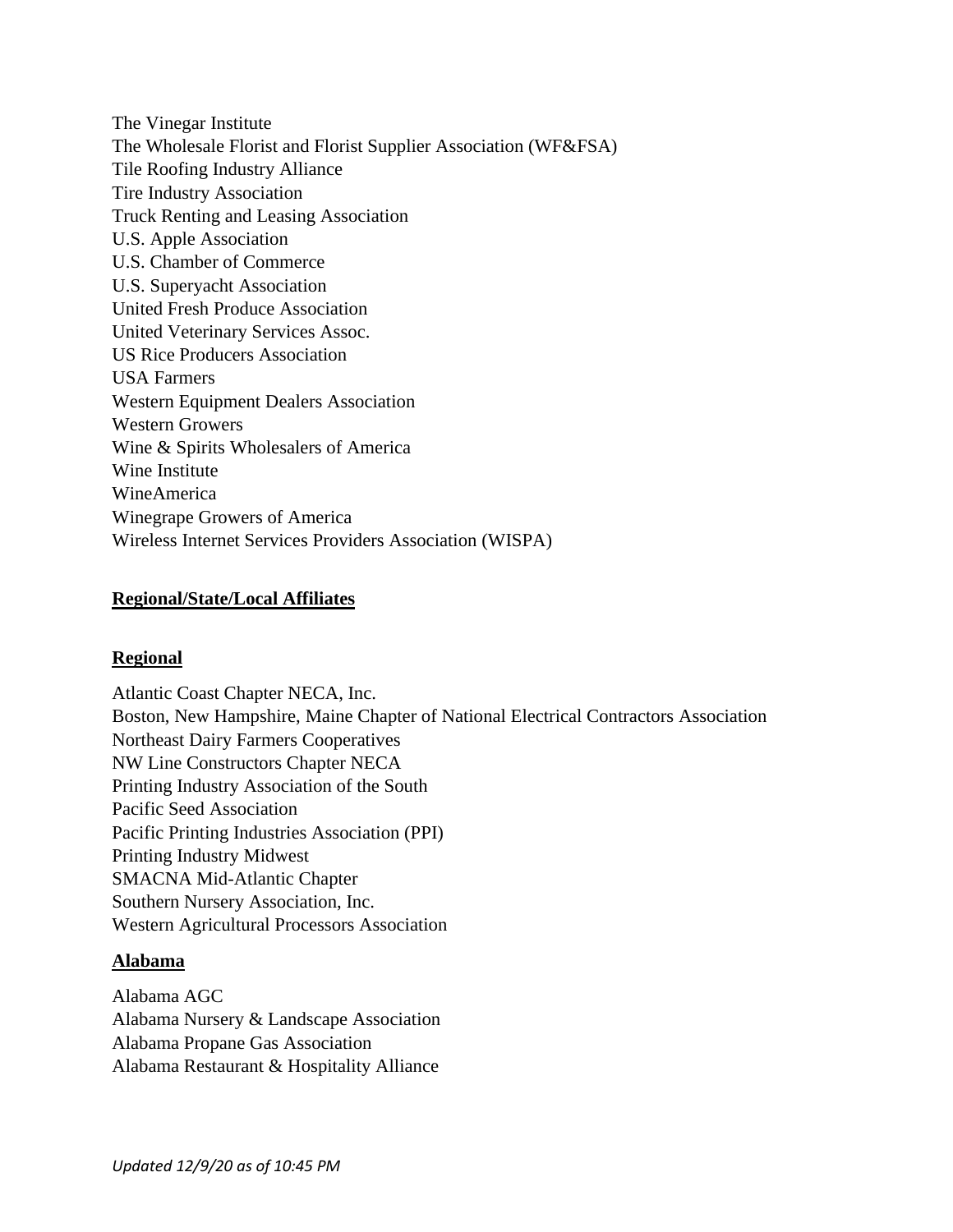Central Alabama Chapter Independent Electrical Contractors Gulf Coast Chapter NECA

## **Arkansas**

Arkansas Hospitality Association Arkansas Propane Gas Association

# **Alaska**

Alaska CHRR Pacific Propane Gas Association

# **Arizona**

Arizona Builders Alliance Arizona Chapter National Electrical Contractors Association Arizona Chapter of the Associated General Contractors of America Arizona Nursery Association Arizona Propane Gas Association Arizona Restaurant Association Southern Arizona National Electrical Contractors Association

# **California**

ABC San Diego Associated Builders and Contractors Central California Chapter Associated Builders and Contractors Northern California Chapter Associated Builders and Contractors Southern California Chapter Associated General Contractors of America, San Diego Chapter California Agricultural Irrigation Association California Alfalfa and Forage Association California Association of Wheat Growers California Bean Shippers Association California Cattlemen's Association California Cotton Ginners and Growers Association California Cut Flower Commission California Fresh Fruit Association California Grain & Feed Association California Landscape Contractors Association California Pork Producers Association California Restaurant Association California Seed Association California State Beekeepers Association California State Floral Association California Warehouse Assoc. Family Winemakers of California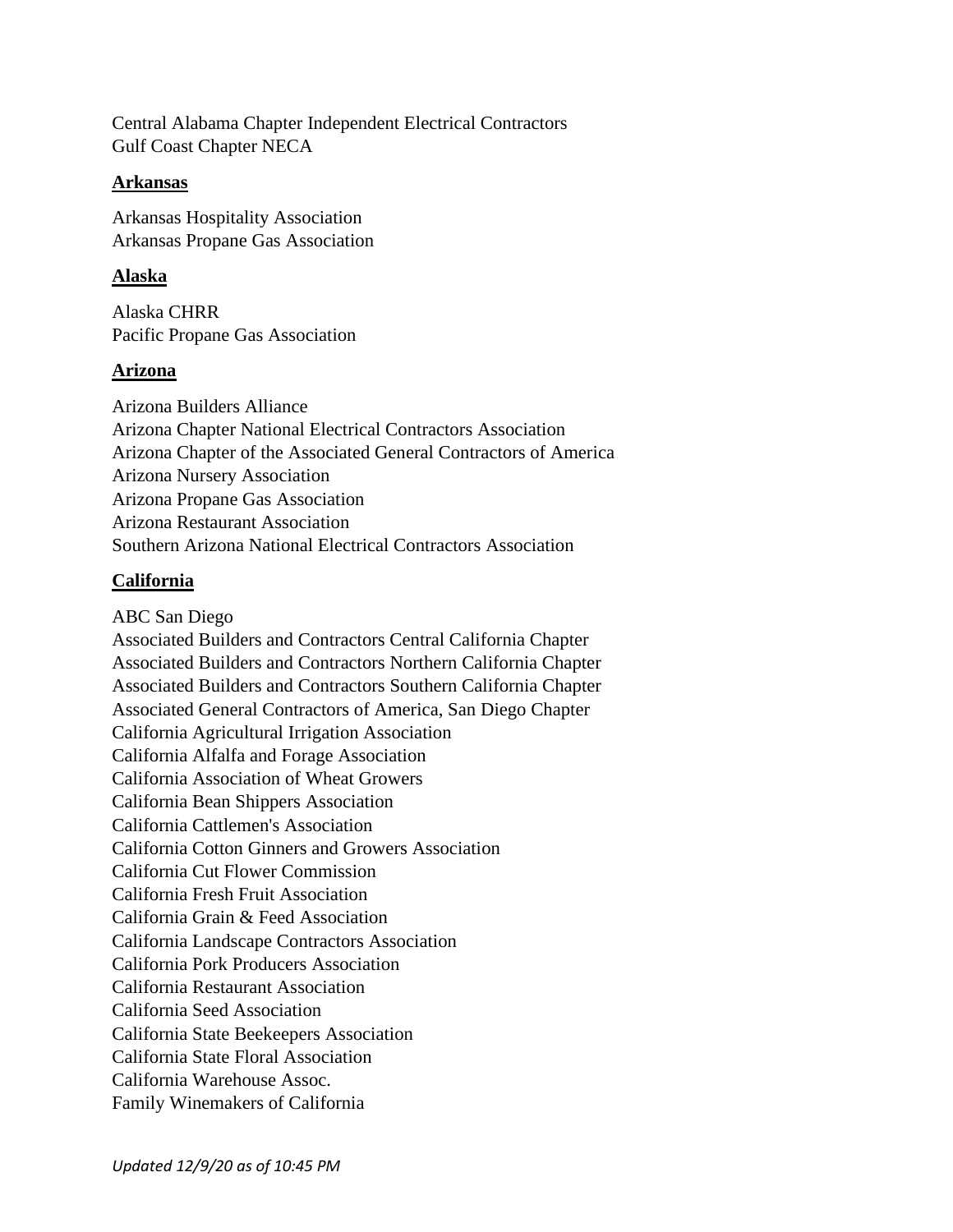Greater Sacramento Area Chapter of NECA Grower-Shipper Association of Santa Barbara & San Luis Obispo Counties Los Angeles NECA Monterey County Farm Bureau (CA) NECA, San Diego Chapter NorCal NECA Orange County Chapter, National Electrical Contractors Association Pacific Egg & Poultry Association Pesticide Applicators Professional Association PHCC LOS ANGELES Plant California Alliance Plumbing Heating Cooling Contractors of California San Diego County Farm Bureau Santa Clara Valley Chapter NECA Santa Clarita Valley Chamber of Commerce Santa Clarita Valley Economic Development Corporation Sweetpotato Council of California Ventura County Agricultural Association Western Propane Gas Association

# **Colorado**

AGC Colorado Colorado Association for Viticulture & Enology (CAVE) Colorado Cattlemen's Association Colorado Livestock Association Colorado Nursery and Greenhouse Association Colorado Podiatric Medical Assn. DBA Colorado Foot & Ankle Society Colorado Propane Gas Association Colorado Restaurant Association IEC Southern Colorado Chapter IECRM Independent Electrical Contractors Rocky Mountain

# **Connecticut**

Connecticut Chapter NECA, Inc. Connecticut Podiatric Medical Association Connecticut Restaurant Association Propane Gas Association of New England

# **District of Columbia**

AGC of DC Associated Builders and Contractors of Metro Washington Restaurant Association of Metropolitan Washington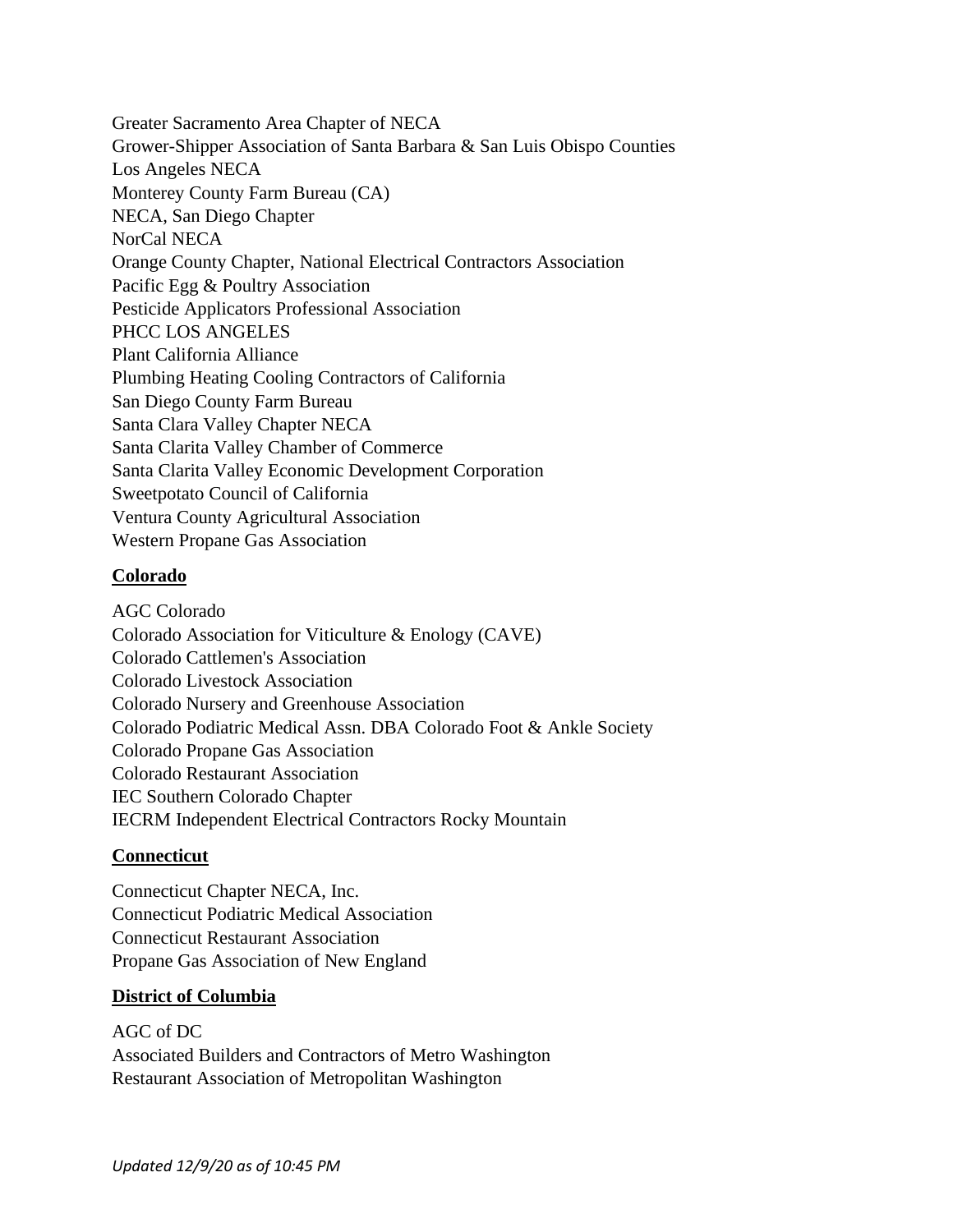## **Delaware**

ABC Delaware DE Nursery & Landscape Association Delaware Contractors Association Delaware Restaurant Association Graphic Arts Association

## **Florida**

AGC Florida East Coast Chapter Central Florida Chapter Associated Builders and Contractors, Inc. Central Florida Chapter NECA Executives' Association of Greater Miami Florida Cattlemen's Association Florida Citrus Mutual Florida Nursery, Growers and Landscape Association Florida Podiatric Medical Association Florida Propane Gas Association Florida Restaurant & Lodging Association Independent Electrical Contractors Assoc-FECC Independent Electrical Contractors Florida West Coast Chapter Marine Industries Association of Palm Beach County, Inc. Marine Industry Association of Central Florida, Inc. Miami Marine Council North Florida Chapter NECA The South Florida AGC West Coast Florida Chapter NECA

# **Georgia**

Associated Builders and Contractors of Georgia, Inc. Atlanta Chapter, Independent Electrical Contractors, Inc. Georgia Green Industry Association Georgia Podiatric Medical Association Georgia Propane Gas Association Georgia Restaurant Association Georgia-SMACNA, Inc. Georgia Urban Ag Council Independent Electrical Contractors, Georgia Chapter PHCC of GA Printing & Imaging Association of Georgia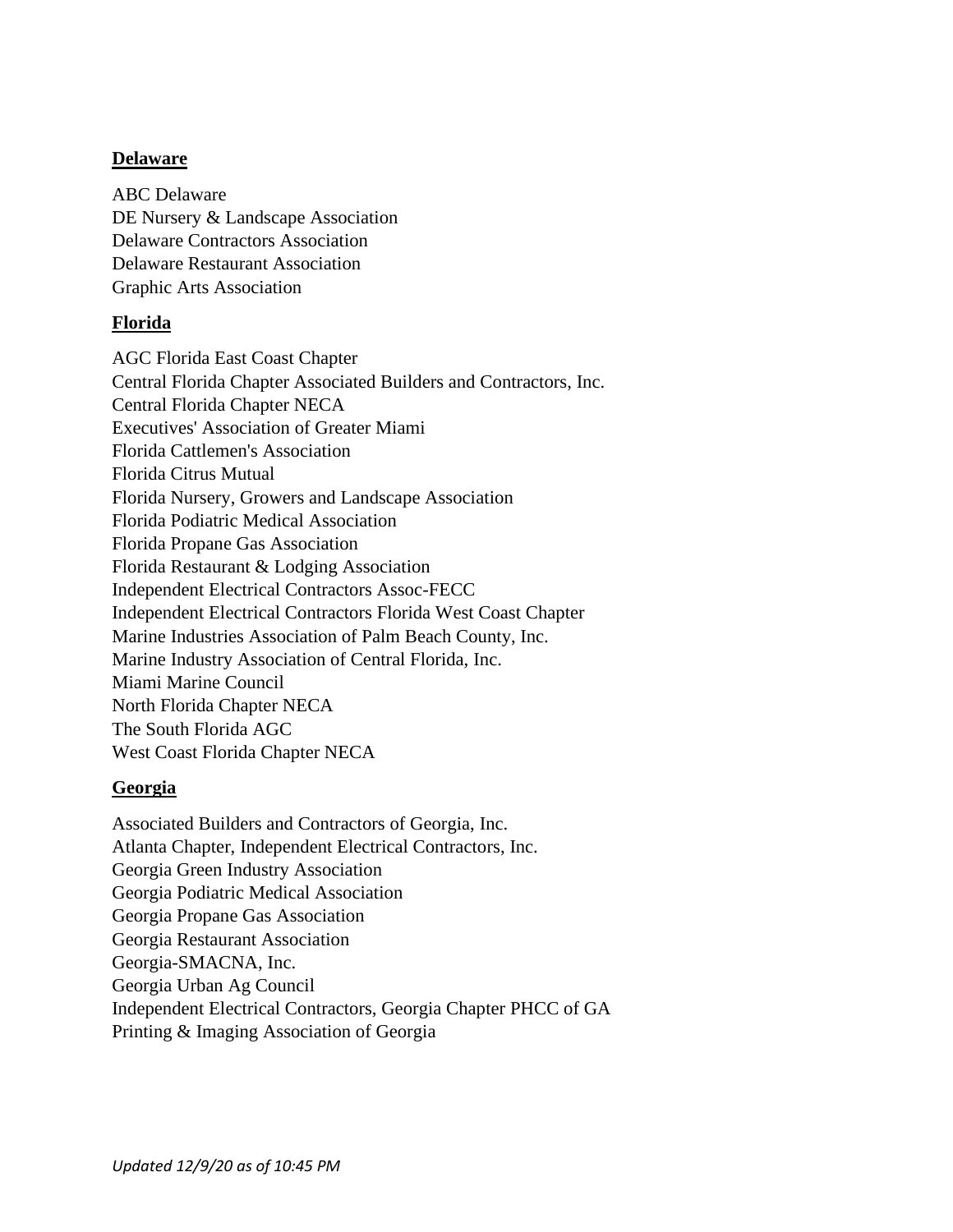# **Hawaii**

General Contractors Association of Hawaii General Contractors Labor Association of Hawaii Hawaii Cattlemen's Council Hawaii Restaurant Association Pacific Propane Gas Association Retail Merchants of Hawaii

## **Idaho**

Idaho Associated General Contractors Idaho Dairymen's Association Idaho Lodging & Restaurant Association Idaho Nursery and Landscape Association Idaho Podiatric Medical Association Idaho Potato Commission Idaho Retailers Association Rocky Mountain Propane Gas Association

# **Illinois**

Central Illinois Builders of AGC Central Illinois Chapter NECA Chicago & Cook County Chapter NECA Illinois Chapter, National Electrical Contractors Association Illinois Grape Growers and Vintners Alliance Illinois Green Industry Association Illinois Landscape Contractors Association Illinois Podiatric Medical Association Illinois Propane Gas Association Illinois Restaurant Association Midwest Independent Electrical Contractors (IEC) Association Northeastern Illinois Chapter, National Electrical Contractors Association SMACNA Greater Chicago

#### **Indiana**

Associated Builders and Contractors of Indiana/Kentucky IEC Indy Indiana Beef Cattle Association Indiana Nursery & Landscape Association Inc Indiana Podiatric Medical Association Indiana Propane Gas Association Indiana Restaurant Association Indianapolis Landscape Association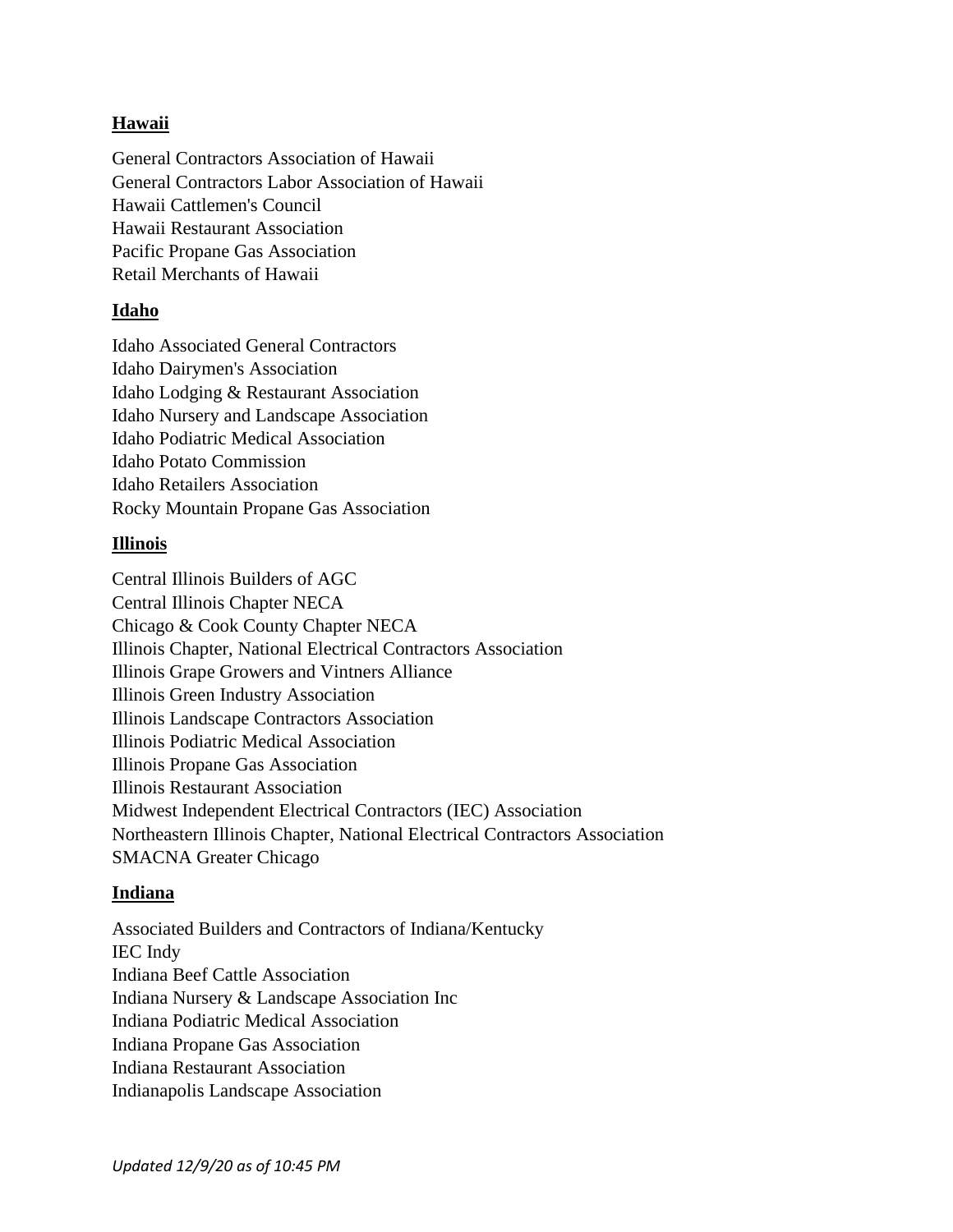Midwest Independent Electrical Contractors (IEC) Association National Electrical Contractors Association, Northern Indiana Chapter NECA, Central Indiana Chapter

## **Iowa**

Associated Builders and Contractors of Iowa, Inc. Iowa Cattlemen's Association Iowa Podiatric Medical Society Iowa Propane Gas Association Iowa Restaurant Association National Electrical Contractors Assoc. (Iowa) Master Builders of Iowa Plumbing, Heating Cooling Contractors of Iowa Sheet Metal Contractors of Iowa

# **Kansas**

Associated Builders & Contractors, Inc. Heart of America Chapter Association of Mechanical & Sheet Metal Contractors of Kansas, Inc. Kansas Livestock Association Kansas City AGC Kansas City Chapter, NECA Kansas Restaurant & Hospitality Association Propane Marketers Association of Kansas

# **Kentucky**

AIA Kentucky Society Associated Builders and Contractors of Indiana/Kentucky AGC of Western Kentucky Associated General Contractors of Kentucky Kentucky Auto & Truck Recyclers Association Kentucky Building Materials Association Kentucky Cattlemen's Association Kentucky Farm Bureau Kentucky Fire Sprinkler Contractors Association Kentucky Forest Industries Association Kentucky Podiatric Medical Association Kentucky Propane Gas Association Kentucky Restaurant Association Kentucky Retail Federation Kentucky Society of CPAs Kentucky Wholesale Distributors Association Northern Kentucky Chamber of Commerce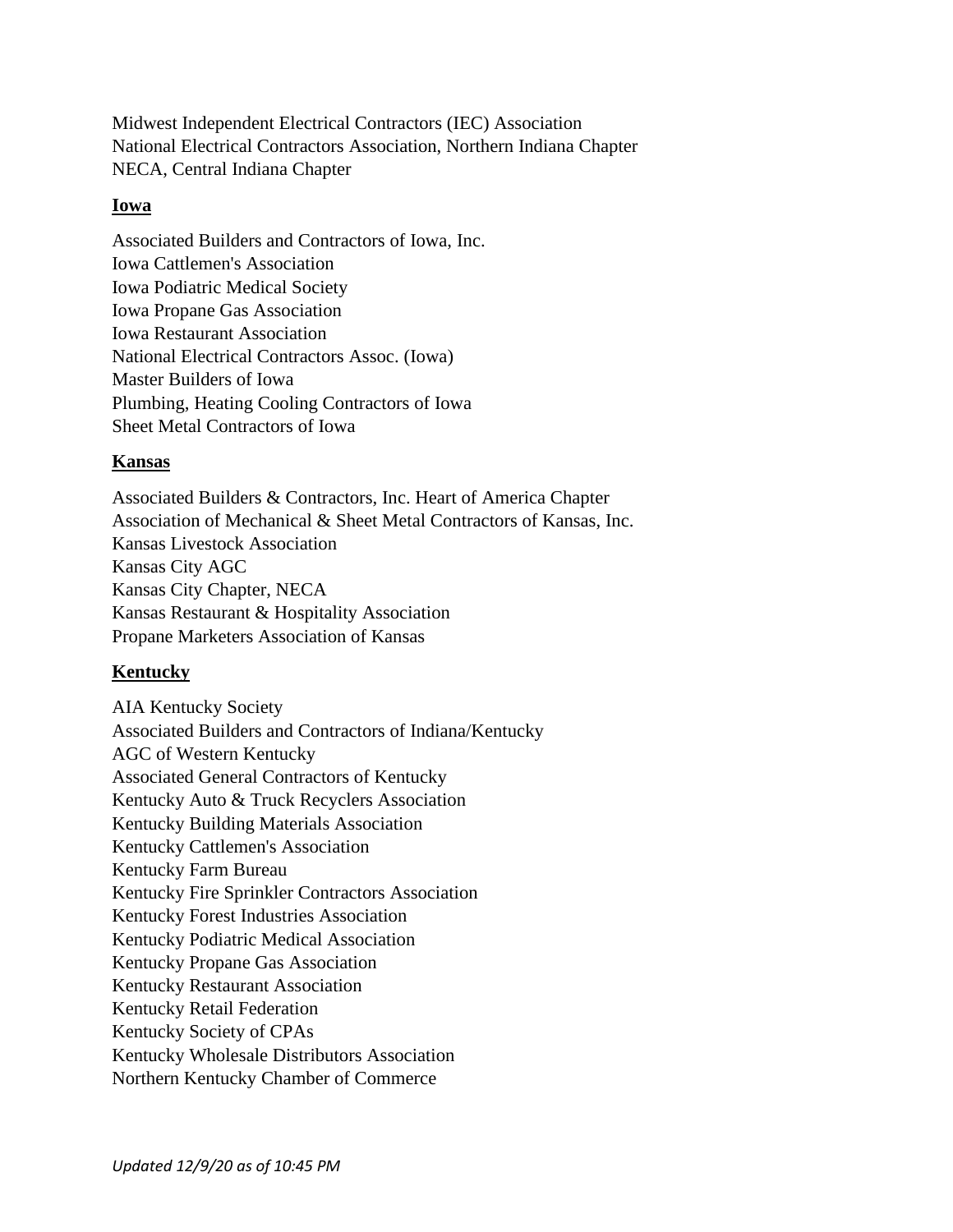## **Louisiana**

Louisiana Propane Gas Association Louisiana Retailers Association Louisiana Restaurant Association Louisiana Society of Association Executives North La. Chapter NECA Plumbing-Heating-Cooling Contractors of Louisiana

## **Maine**

AGC Maine Maine Landscape and Nursery Association Maine Potato Board Maine Restaurant Association Propane Gas Association of New England Retail Association of Maine

## **Maryland**

IEC Chesapeake, Inc. Maryland Cattlemen's Association Maryland Nursery, Landscape, and Greenhouse Association, Inc. Maryland AGC Maryland Chapter NECA Maryland Podiatric Medical Association Maryland Wineries Association Mid-Atlantic Propane Gas Association MNLGA Restaurant Association of Maryland

#### **Massachusetts**

AGC of Massachusetts Central Massachusetts Chapter, National Electrical Contractors Association Massachusetts Foot and Ankle Scoiety Massachusetts Marine Trades Association Massachusetts Nursery and Landscape Association Massachusetts Restaurant Association Propane Gas Association of New England Retailers Association of MA Sheet Metal and Air Conditioning Contractors of Boston (SMACNA Boston) Western Massachusetts Chapter, National Electrical Contractors Association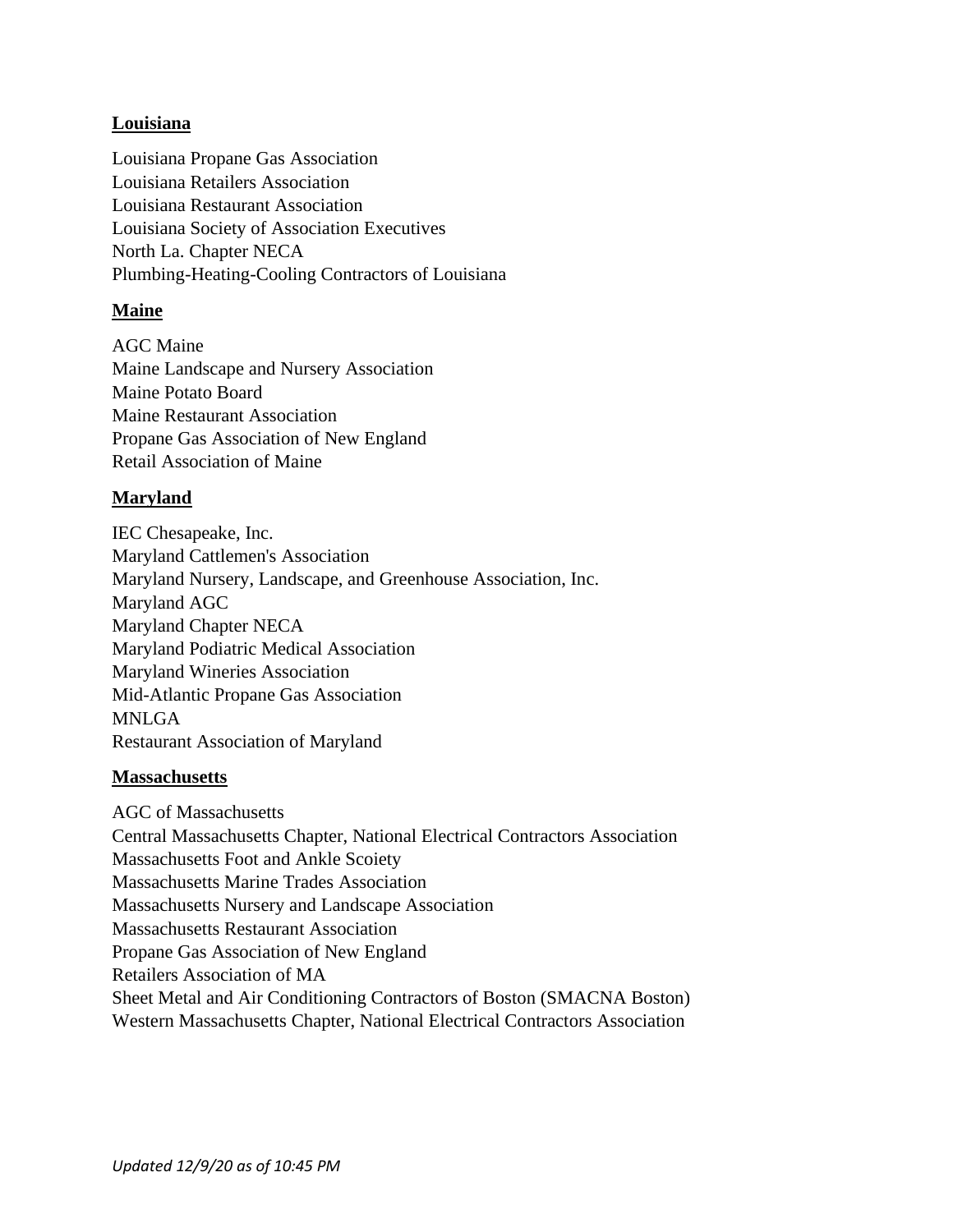## **Michigan**

ABC Greater Michigan Chapter ABC Michigan AGC of Michigan Michigan Allied Poultry Industries Michigan Boating Industries Association Michigan Chapter, National Electrical Contractors Association Michigan Farm Bureau Michigan Podiatric Medical Association Michigan Propane Gas Association Michigan Restaurant Association Michigan Retailers Association Michigan State Horticultural Society Potato Growers of Michigan, Inc. SMACNA Detroit

# **Minnesota**

AGC of MN Associated Builders and Contractors MN/ND Minneapolis Chapter, NECA Minnesota Nursery & Landscape Association Minnesota Podiatric Medical Association Minnesota Propane Gas Association Minnesota Restaurant Association Minnesota Retailers Association St. Paul Chapter, NECA Twin Ports Arrowhead Chapter of NECA

#### **Mississippi**

Mississippi Cattlemen's Association Mississippi Hospitality & Restaurant Association Mississippi Propane Gas Association

#### **Missouri**

AGC of Missouri Associated Builders & Contractors, Inc. Heart of America Chapter IEC of Greater St. Louis Kansas City AGC Lake of the Ozarks Marine Dealers Association Missouri Propane Gas Association Missouri Restaurant Association Missouri Retailers Association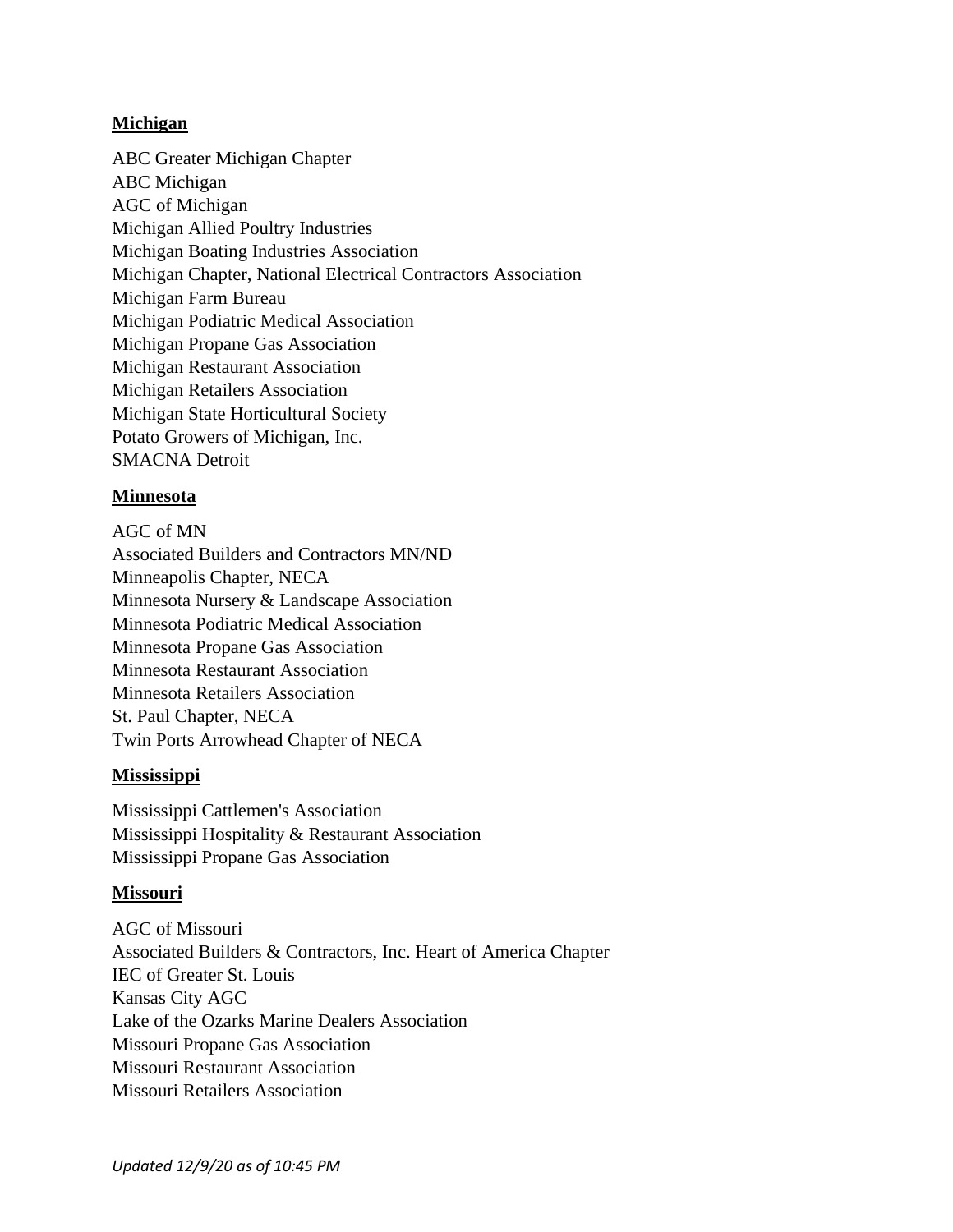Missouri Tire Industry Association National Electrical Contractors Association, St. Louis Chapter

#### **Montana**

Montana Contractors Association Montana Nursery & Landscape Association Montana Podiatric Medical Association Montana Restaurant Association Montana Stockgrowers Association Rocky Mountain Propane Gas Association

## **Nebraska**

AGC-Nebraska Building Chapter National Electrical Contractors Association (Nebraska) Nebraska Cattlemen Nebraska Propane Gas Association Nebraska Restaurant Association

## **Nevada**

Associated Builders and Contractors, Nevada Chapter Nevada Propane Dealers Associations Nevada Restaurant Association Retail Association Of Nevada

# **New Hampshire**

Associated Builders & Contractors NH/VT Chapter Associated General Contractors of NH New Hampshire Lodging & Restaurant Association New Hampshire Retail Association Propane Gas Association of New England

# **New Jersey**

Graphic Arts Association New Jersey Landscape Contractors Association New Jersey Propane Gas Association New Jersey Restaurant Association Southern New Jersey Chapter of NECA

#### **New Mexico**

AGC NEW MEXICO

Associated Builders and Contractors New Mexico New Mexico Podiatric Medical Association New Mexico Propane Gas Association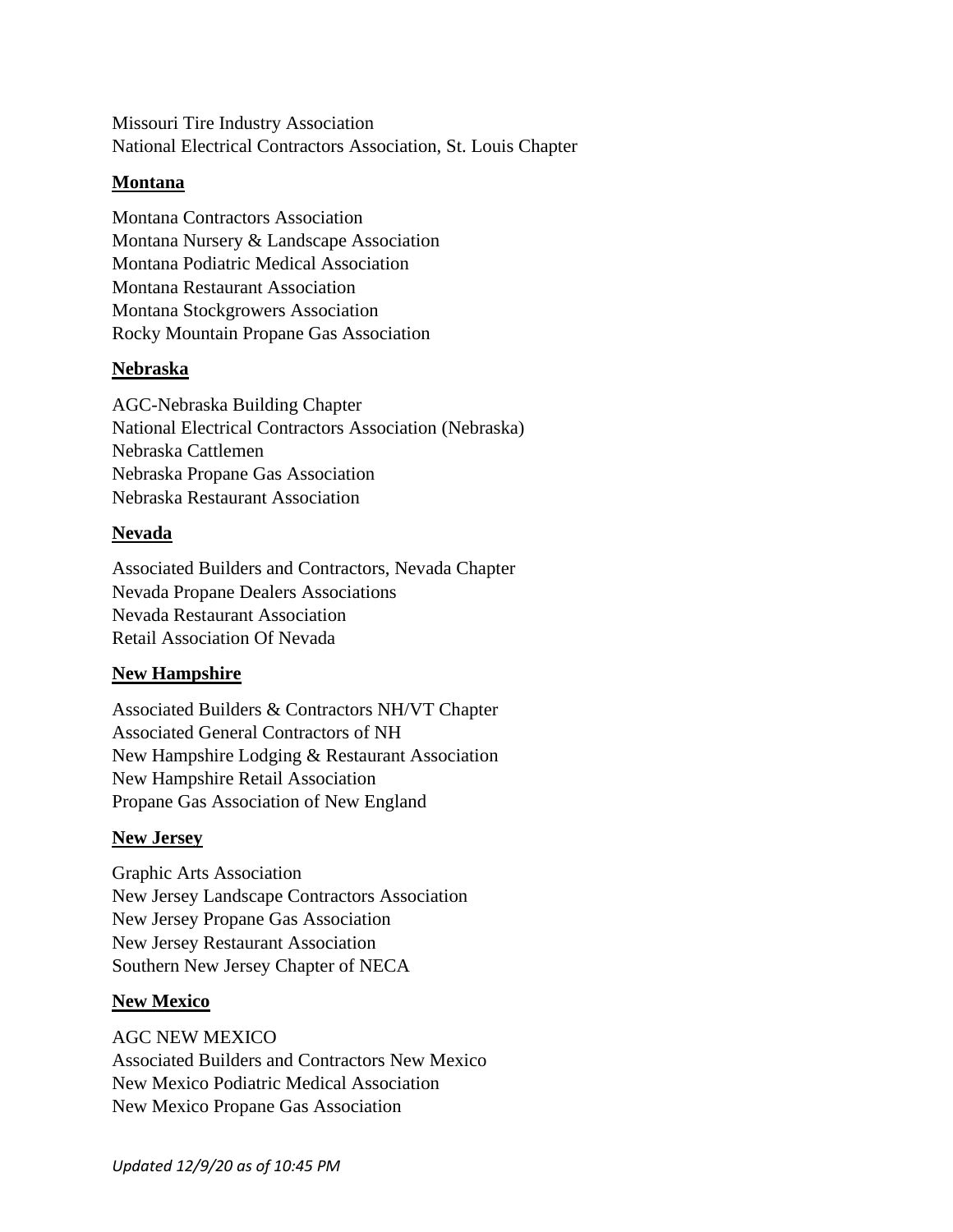New Mexico Restaurant Association NM Retailers Association

#### **New York**

Associated General Contractors of New York State Capital District SMACNA Finger Lakes NY Chapter NECA National Electrical Contractors Association-Hudson Valley Chapter New York Farm Bureau New York Electrical Contractors Association New York Propane Gas Association New York State Association of Plumbing, Heating, Cooling Contractors New York State Podiatric Medical Association New York State Restaurant Association New York State Vegetable Growers Association Northern NY Chapter NECA NY Wine Industry Association Twin Tier Sheet Metal Contractors Association

#### **North Dakota**

Associated Builders and Contractors MN/ND Dakotas Chapter National Electrical Contractors Association NECA North Dakota Hospitality Association North Dakota Podiatric Medical Association North Dakota Propane Gas Association North Dakota Retail and Petroleum Marketers Association

#### **North Carolina**

NC Foot & Ankle Society NC Nursery & Landscape Association North Carolina Cattlemen's Association North Carolina Potato Association North Carolina Propane Gas Association North Carolina Restaurant & Lodging Association Printing Industry of the Carolinas, Inc.

## **Ohio**

ABC Central Ohio Boating Association of Ohio Graphic Media Alliance Greater Cleveland Chapter, National Electrical Contractors Association IEC Northern Ohio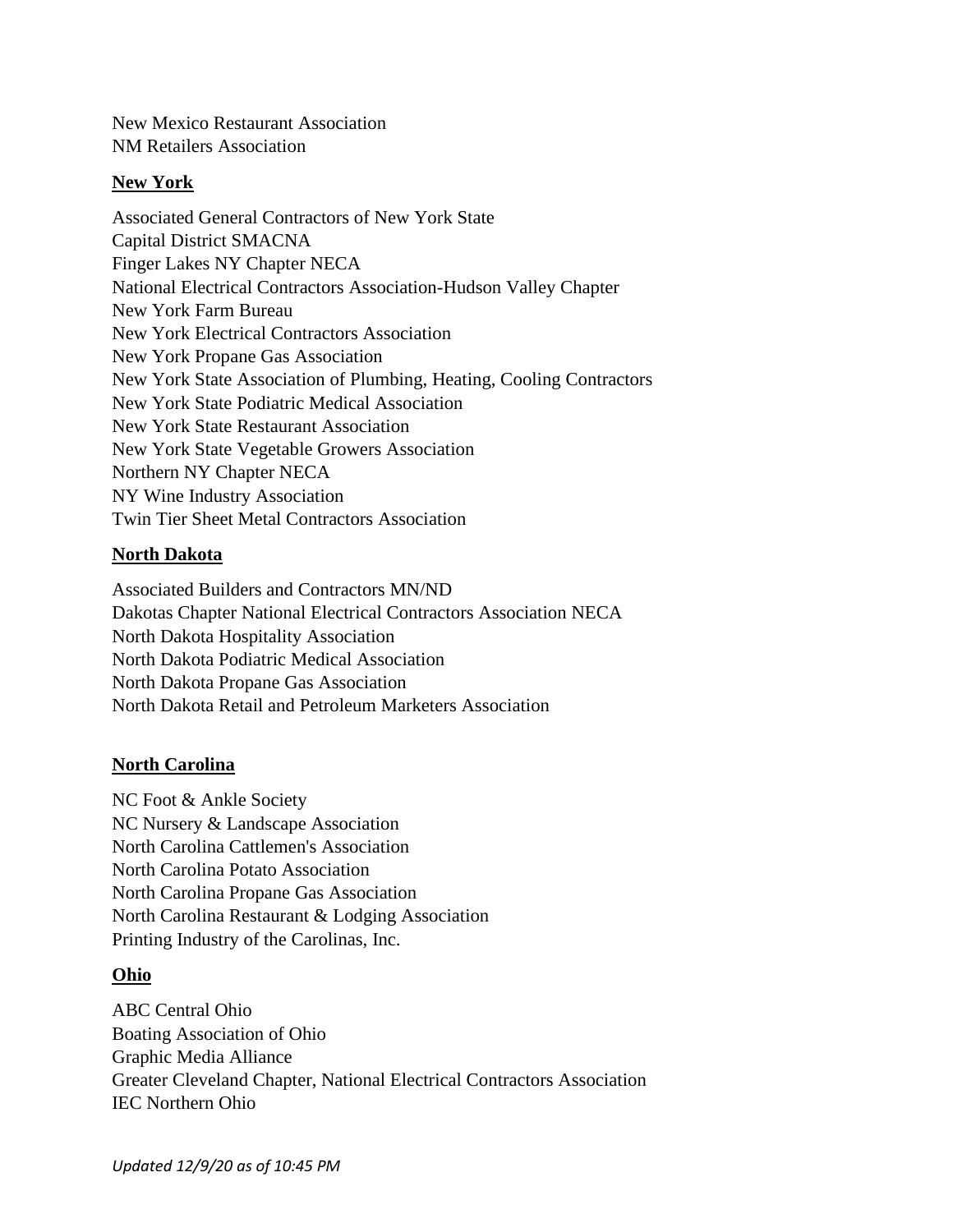Lake Erie Marine Trades Association National Electrical Contractors Association, OH/MI Chapter NECA Cincinnati Chapter North Central Ohio Chapter, NECA Ohio Cattlemen's Association Ohio Landscape Association Ohio Propane Gas Association Ohio Restaurant Association Plumbing-Heating-Cooling Contractors of Ohio Southern Ohio Marine Trades Association Western Ohio Chapter NECA

## **Oklahoma**

ABC of Oklahoma IEC-OKC Oklahoma Cattlemen's Association Oklahoma NECA Oklahoma Propane Gas Association Oklahoma Restaurant Association Western Oklahoma NECA

## **Oregon**

ABC Pacific Northwest Chapter Oregon Association of Nurseries Oregon Cattlemen's Association Oregon-Columbia, NECA Oregon Dairy Farmers Association Oregon Essential Oil Growers League Oregon Podiatric Medical Association Oregon Restaurant Association Oregon Seed League Oregon Winegrowers Association Pacific Propane Gas Association

# **Pennsylvania**

Associated Builders & Contractors, Keystone Chapter Associated Builders and Contractors of Western PA Central Pennsylvania Chapter Independent Electrical Contractors Constructors Association of Western Pennsylvania General Building Contractors Association Graphic Arts Association IEC of Northwest Pennsylvania PennAg Industries Association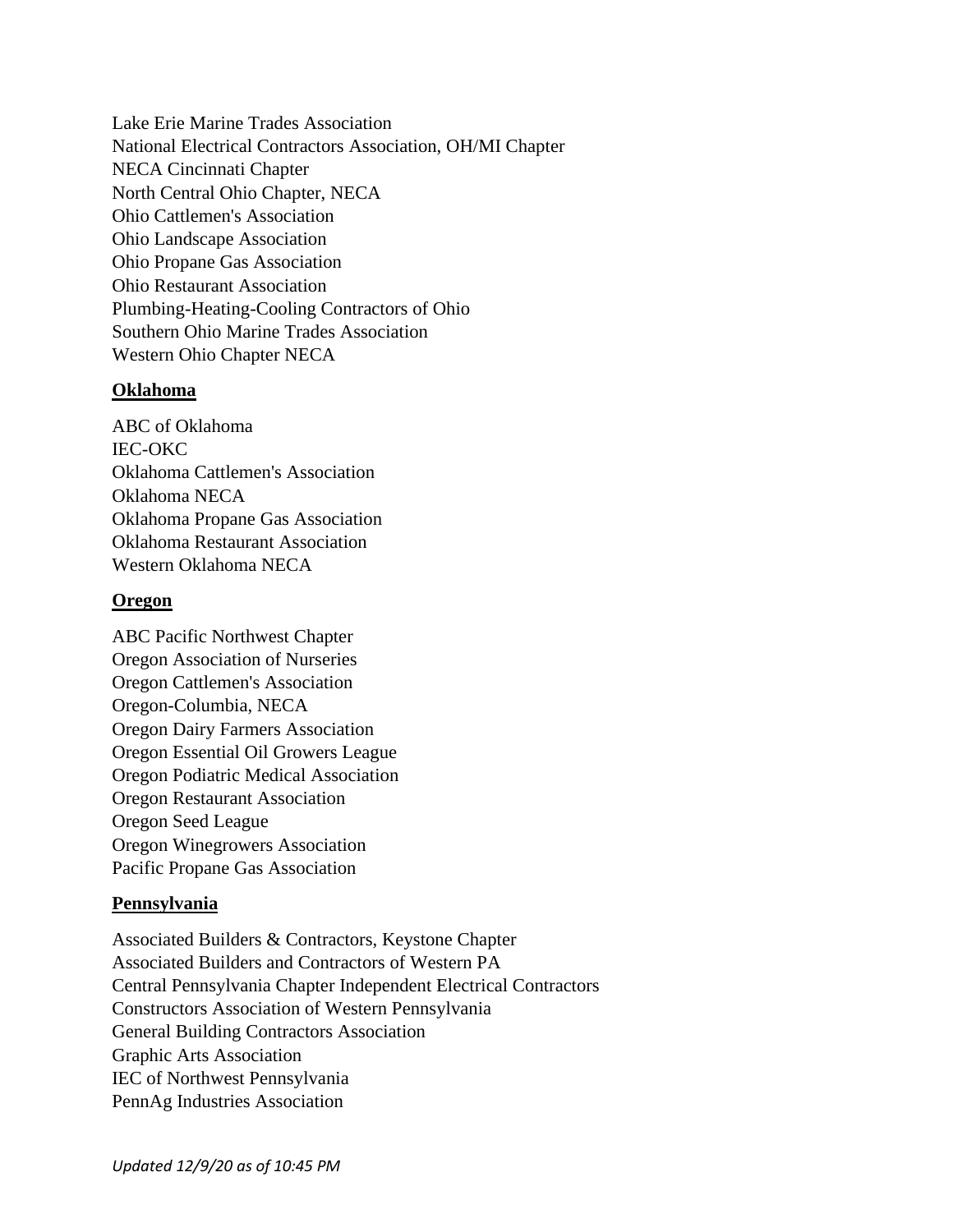Pennsylvania Propane Gas Association Pennsylvania Restaurant & Lodging Association Sheet Metal Contractors Association of Philadelphia & Vicinity

# **Puerto Rico**

Puerto Rico Restaurant Association

## **Rhode Island**

Propane Gas Association of New England Rhode Island & Southeast Massachusetts National Electrical Contractors Association Rhode Island Hospitality Association Rhode Island Marine Trades Association

## **South Carolina**

South Carolina Podiatric Medical Association South Carolina Propane Gas Association South Carolina Restaurant & Lodging Association Printing Industry of the Carolinas, Inc.

## **South Dakota**

AGC of South Dakota, Inc. Associated General Contractors of South Dakota Building Chapter South Dakota Petroleum & Propane Marketers Association South Dakota Retailers Association South Dakota Retailers Association Restaurant Division

#### **Tennessee**

Associated Builders and Contractors- Greater Tennessee Mid-South IEC Memphis Chapter NECA Southern Cotton Ginners Association Tennessee Farm Winegrowers Alliance Tennessee Hospitality Association Tennessee Nursery & Landscape Association Tennessee Podiatric Medical Association Tennessee Propane Gas Association

# **Texas**

AGC Houston Associated Builders & Contractors of Southeast Texas Associated Builders & Contractors of Texas Gulf Coast Associated Builders & Contractors, Inc, Texas Mid Coast Chapter Boating Trades Association of Texas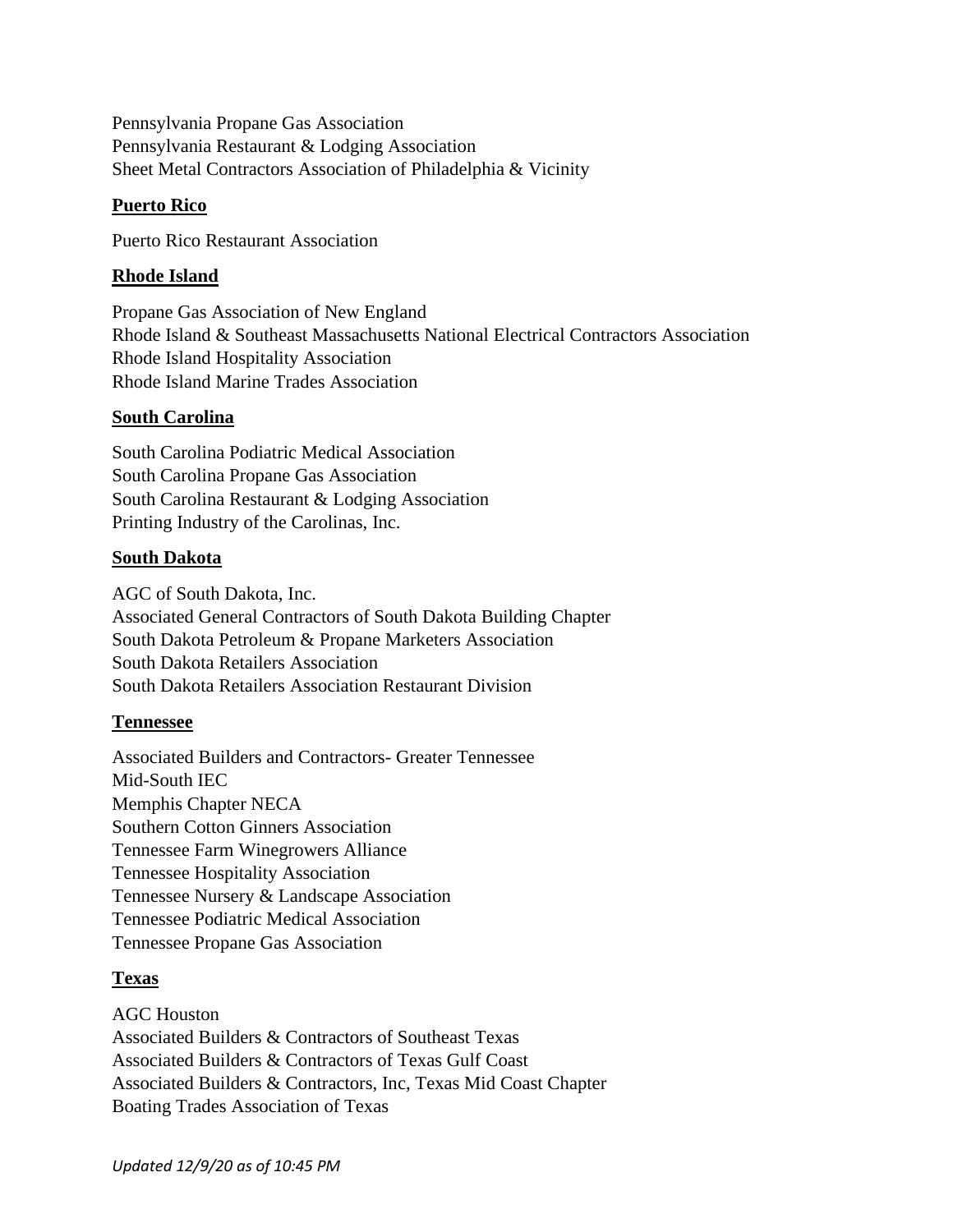CenTex Independent Electrical Contractors Central Texas Chapter NECA IEC Fort Worth/Tarrant County North Texas Chapter, NECA Panhandle of Texas Chapter - AGC Print & Imaging Association of MidAmerica Red River Valley Chapter NECA RGV Chapter of IEC Southeast Texas Chapter NECA Texas and Southwestern Cattle Raisers Association Texas Cattle Feeders Association Texas International Produce Association Texas Nursery & Landscape Association Texas Propane Gas Association Texas Retailers Association (TRA) Texas Restaurant Association TEXO -The Construction Association

# **Utah**

Associated Builders and Contractors of Utah Intermountain Chapter NECA Rocky Mountain Propane Gas Association Utah Cattlemen's Association Utah Restaurant Association

# **Vermont**

Associated Builders & Contractors NH/VT Chapter Propane Gas Association of New England Vermont Chamber of Commerce

# **Virginia**

IEC Chesapeake, Inc. Virginia Nursery & Landscape Association Virginia Podiatric Medical Association Virginia Propane Gas Association Virginia Restaurant Lodging & Travel Association Virginia Retail Federation

#### **Washington**

Associated Builders and Contractors of Western Washington Inland Northwest AGC Pacific Propane Gas Association Washington Cattle Feeders Association